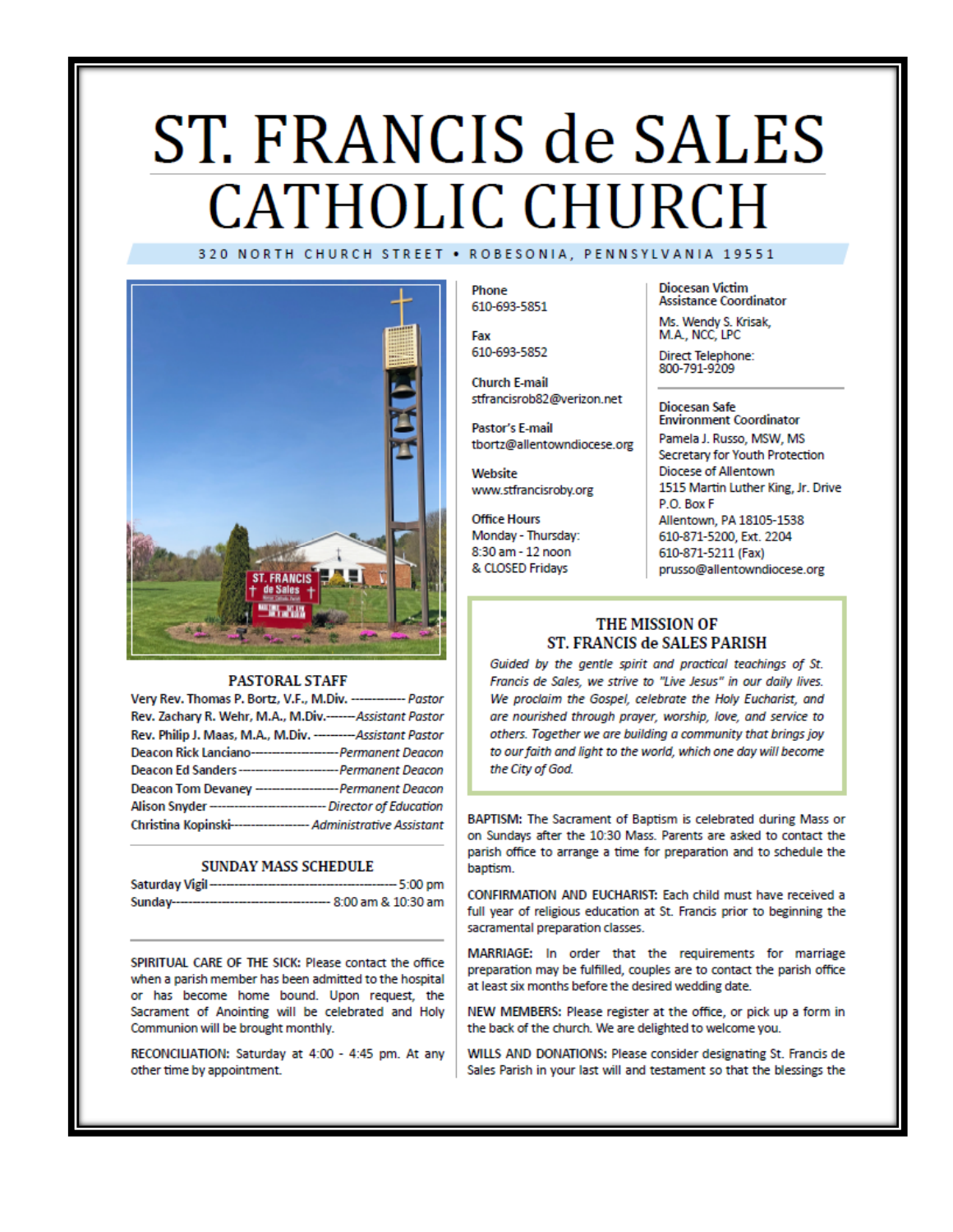

# *June 26, 2022 The Thirteenth Sunday in Ordinary Time*

## *Mass Schedule for the Week:*

|                    | Saturday, June 25, 2022 $\sim$ 13 <sup>th</sup> Sunday in Ordinary Time |
|--------------------|-------------------------------------------------------------------------|
| 5:00 PM            | Edward Brown                                                            |
|                    | <b>Sunday, June 26, 2022</b> ~ 13 <sup>th</sup> Sunday in Ordinary Time |
| 8:00 AM            | Our Parishioners                                                        |
| $10:30 \text{ AM}$ | Eva Nicotra                                                             |
|                    |                                                                         |

|            | Saturday, July 2, 2022 $\sim$ 14 <sup>th</sup> Sunday in Ordinary Time |
|------------|------------------------------------------------------------------------|
| 5:00 PM    | Albert Voith                                                           |
|            | Sunday, July 3, $2022 \sim 14$ <sup>th</sup> Sunday in Ordinary Time   |
| 8:00 AM    | Margaret Voith                                                         |
| $10:30$ AM | Our Parishioners                                                       |

#### *Pray For Our Sick*

*Edward Bellina, John Binder, Rosemary C., Mary DeLong, Rick & Wren Dillon, Joseph Disabella, Dennis & Mary Ann Flemming, Mary Fletcher, Judith Goelz, Nicholas M. Headley, Lorraine Held, Karen Houck, Rose Howard, Mark Hyde, John Jones, Raymond Kasprowciz, Robert Koch*, *Leslie Livinghouse, Walter Muir, Joe Noll, Pat Snyder, Andrew Strangarity, Tom Suchon, Eleana Wilson, Edwin Zeltzer*

## **Lector & Server Schedule Saturday, June 25th**

**5:00 PM ~** Servers: Bross Lector: Gaston

#### **Sunday June 26th**

**8:00 AM**  $\sim$  <u>Servers</u>: Wagner Lector: Fleming **10:30 AM ~**Servers: Mirabella Lector: Misterkiewicz

## **Parish Schedule for the Week:**

Tuesday, June 28 @ 7:00 pm ~ Building Committee Meeting

\*\*\* There will be **NO ADORATION** here on THURSDAYS throughout the summer months of July & August. We will resume Adoration in September. Please watch the bulletin for date and times.



## **St. Ignatius Mass Schedule**

**Weekdays: Monday – Friday 6:30 & 8:00 AM Saturday 8:00 AM First Friday 7:00 PM** 

**Weekends: Saturday: 4:00 PM Vigil Mass Sunday: 7:30 AM; 9:00 AM; 10:30 AM; 12 Noon; 5:30 PM** 

**Eucharistic Day of Prayer/Adoration (Chapel) Tuesdays ~ Exposition of the Blessed Sacrament after 8:00 AM Mass until 10 PM AND Wednesdays ~ Exposition of the Blessed Sacrament 6 AM until 7 PM** 

 **Evening Prayer & Benediction**

**Confession: Saturdays: 3:00 – 4:00 PM;** 



## *Readings for the Week*

*Sunday 1 Kgs 19:16b, 19-21; Gal 5:1, 13-18; Lk 9:51-62*

> *Monday Am 2:6-10, 13-16; Mt 8:18-22*

*Tuesday Am 3:1-8, 4:11-12; Mt 8:23-27*

*Wednesday Acts 12:1-11; 2 Tm 4:6-8, 17-18; Mt 16:13-19*

> *Thursday Am 7:10-17; Mt 9:1-8*

*First Friday Am 8:4-6, 9-12; Mt 9:9-13*

*First Saturday Am 9:11-15; Mt 9:14-17*

*Sunday Is 66:10-14c; Gal 6:14-18; Lk 10:1-12, 17-20*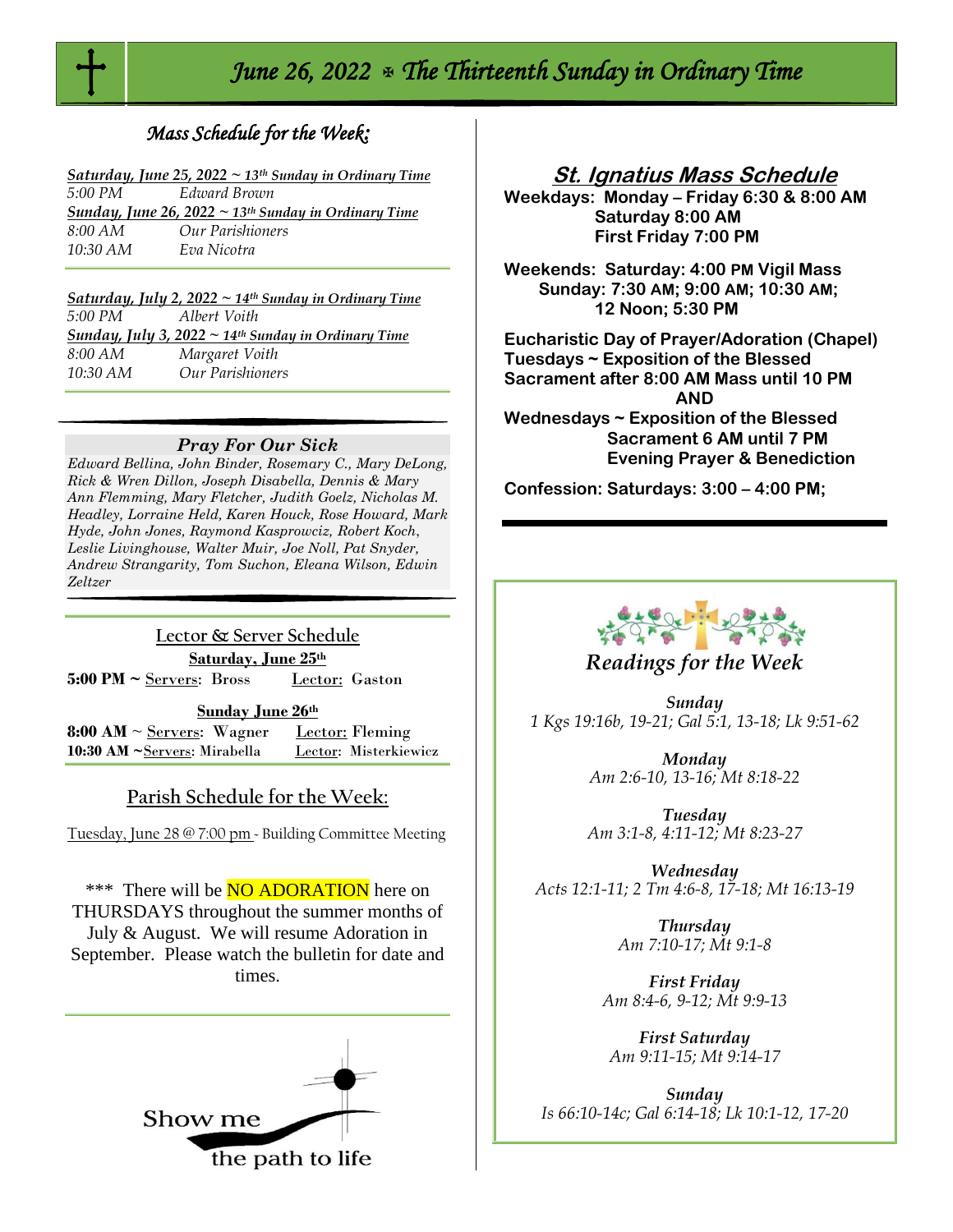# Our Return to the Lord

## *Week of June 19, 2022 Offertory ~ \$ 4,381.00*

Today we take up the Peter's Pence Collection, which is a significant way to support the Universal Church. This collection, supported by Catholics around the globe, helps the Holy Father reach out to people suffering in our world. It also supports the ongoing activities of the Holy See. Please be generous today.

# *Spiritual Thought*

*Some people pray with their bodies only, saying words with their mouths, while their minds are far away; in the kitchen, in the marketplace, in the inn. Pray in the Spirit when the mind reflects on the word the mouth utters. To this end, the hands should be joined, to signify the union of heart and lips.*

### *St. Vincent Ferrer*



Our parish building committee will be meeting here THIS Tuesday, June 28 @ 7:00 pm with Fr. Tom. If you are a member on this committee, you are encouraged to attend.

## VOLUNTEERS NEEDED!

Recently, Western Berks Shepherding has had a big increase in new clients seeking our



transportation services. We are in need of new adult volunteers to drive our clients to local medical appointments. Volunteers can choose when and where they wish

to drive as well as how often. It is a great way to volunteer that is flexible, very little commitment and extremely rewarding!!!!

For more information, please call us at: 484.294.7394 or email: [WesternBerksShepherding@gmail.com.](mailto:WesternBerksShepherding@gmail.com)



**OBLATES OF ST. FRANCIS DE SALES**<br>WILMINGTON-PHILADELPHIA PROVINCE

[https://www.oblates.org/sundays-salesian-feed/thirteenth-sunday](https://www.oblates.org/sundays-salesian-feed/thirteenth-sunday-in-ordinary-time-june-26-2022)[in-ordinary-time-june-26-2022](https://www.oblates.org/sundays-salesian-feed/thirteenth-sunday-in-ordinary-time-june-26-2022)

Today's Scriptures are a strong reminder that following Jesus is a challenge.

We heard St. Paul tell us: Jesus has set you free to love. Live by the Spirit; don't become slaves of the world again. Paul is echoing Jesus in today's Gospel: if you want to follow me wherever I go, don't seek security in this world. Once you set your hand to proclaiming the kingdom of God, don't look back at what you have left behind.

Jesus reminds us that journeying with him will take us in one direction - to the cross. We must be willing to complete the journey with Jesus if we want to share in his glory.

Our problem as human beings is often our focus. When we think of what we are by our baptism and profession of vows–members of the Body of Christ, sharers in the life and mission of Jesus, the presence of Jesus in our world – then we want to give ourselves to the work of the kingdom; we love and forgive and show compassion.

But too often we let our minds and hearts focus on other very natural desires –desires for security, for intimacy with family and friends, for acceptance by others –and, "looking back," we take our hands from the plow and forget Jesus' call to save the world with him. We can help ourselves to focus more on Jesus and our call if we learn to consciously remember Jesus' presence with us as we begin each new activity of our day. Just a momentary prayer can keep us focused.

Jesus is calling us to a love gentle enough to endure all things without violence, a love strong enough to stand against the whole world in loyalty to the work and ideals of the kingdom of God. We know that we cannot love this way by ourselves.

Jesus has promised to be with us at every moment of our life. His Spirit will prompt us in our efforts to love as Jesus loved. The challenge is great; even greater is the grace Jesus will give us to meet the challenge. Let us refocus ourselves today at this Eucharist.

Jesus is here; let us take him with us; let us journey with him. He desires to lead us back to our Father.